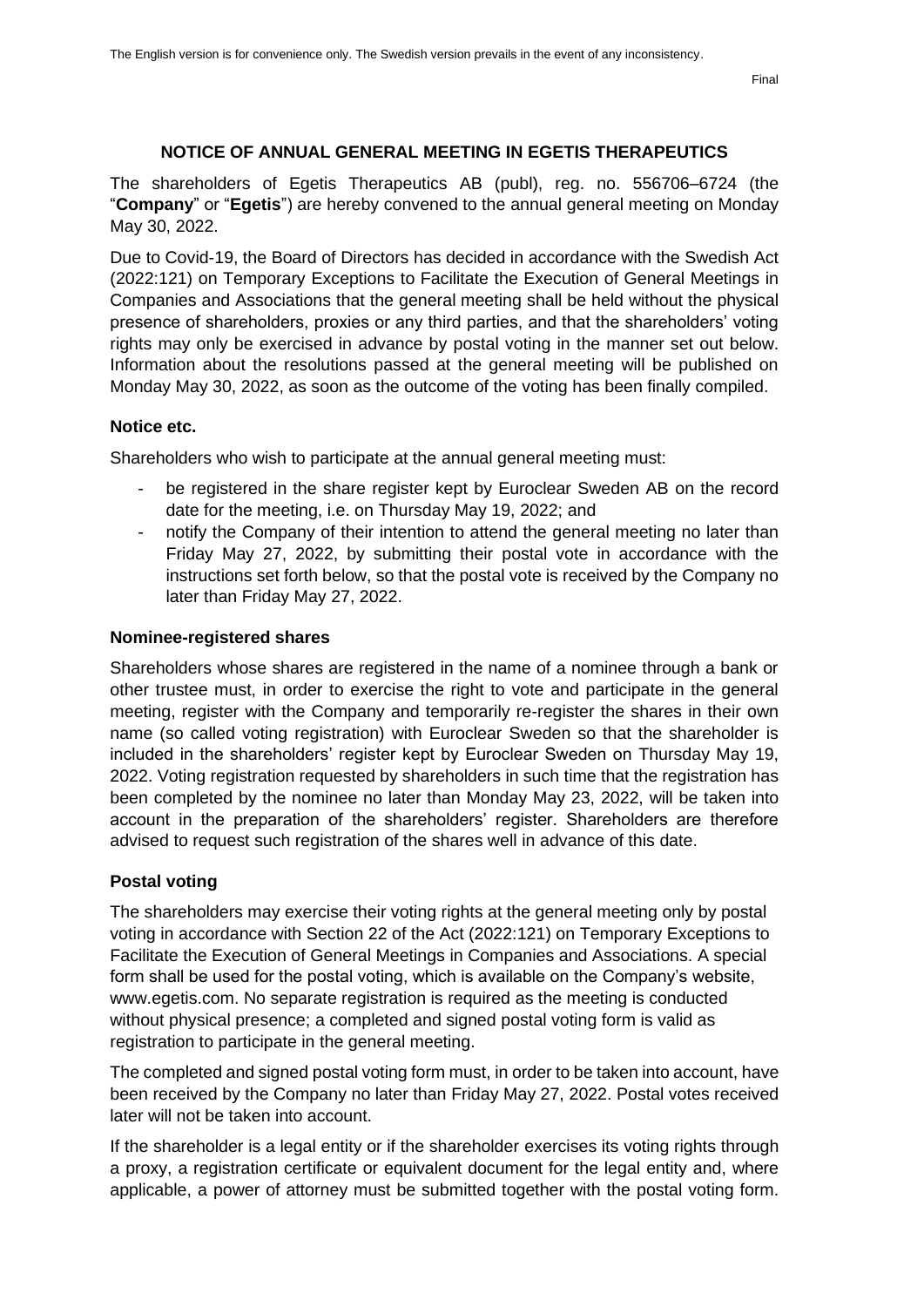Shareholders who are represented by a proxy must issue a dated and signed power of attorney for the proxy. The period of validity of the power of attorney may be specified for a maximum of five years from the date of issue. If the proxy has been issued by a legal person, a copy of a registration certificate or equivalent authorization document for the legal person shall be enclosed. The Company provides a form of proxy on request and it is also available on the Company's website, www.egetis.com.

Shareholders may not provide the postal vote with any special instructions or conditions. If so, the postal vote is invalid and will not be taken into account. Further instructions and conditions are set forth in the postal voting form and on the Company's website, www.egetis.com.

# **Proposed agenda**

- 1. Opening of the annual general meeting
- <span id="page-1-0"></span>2. Election of chairman of the general meeting
- <span id="page-1-1"></span>3. Preparation and approval of the voting list
- 4. Approval of the agenda
- <span id="page-1-2"></span>5. Election of one or two persons to verify the minutes
- 6. Determination of whether the annual general meeting has been duly convened
- 7. Submission of the annual report and the auditor's report, as well as the consolidated financial statements and the auditor's report on the consolidated financial statements
- <span id="page-1-4"></span><span id="page-1-3"></span>8. Resolutions on:
	- a) adoption of the income statement and the balance sheet as well as the consolidated income statement and the consolidated balance sheet,
	- b) allocation of the Company's result pursuant to the adopted balance sheet of the parent company, and
	- c) discharge from liability towards the Company for the board members and the managing director
- <span id="page-1-5"></span>9. Resolution on the remuneration to the board members and the auditor
- <span id="page-1-6"></span>10. Election of Board of Directors
- <span id="page-1-7"></span>11. Election of auditor
- <span id="page-1-8"></span>12. Resolution regarding the establishment of a Nomination Committee and instructions to the Nomination Committee
- <span id="page-1-9"></span>13. Resolution on guidelines for remuneration to senior executives
- 14. Submission of and resolution on approval of the remuneration report for the financial year 2021
- <span id="page-1-10"></span>15. Resolution on adoption of new Articles of Association
- <span id="page-1-11"></span>16. Resolution on adoption of a long-term incentive program for the Company's management and key personnel
- <span id="page-1-12"></span>17. Resolution on authorization for issues of shares, convertibles and warrants
- 18. Closing of the Annual General Meeting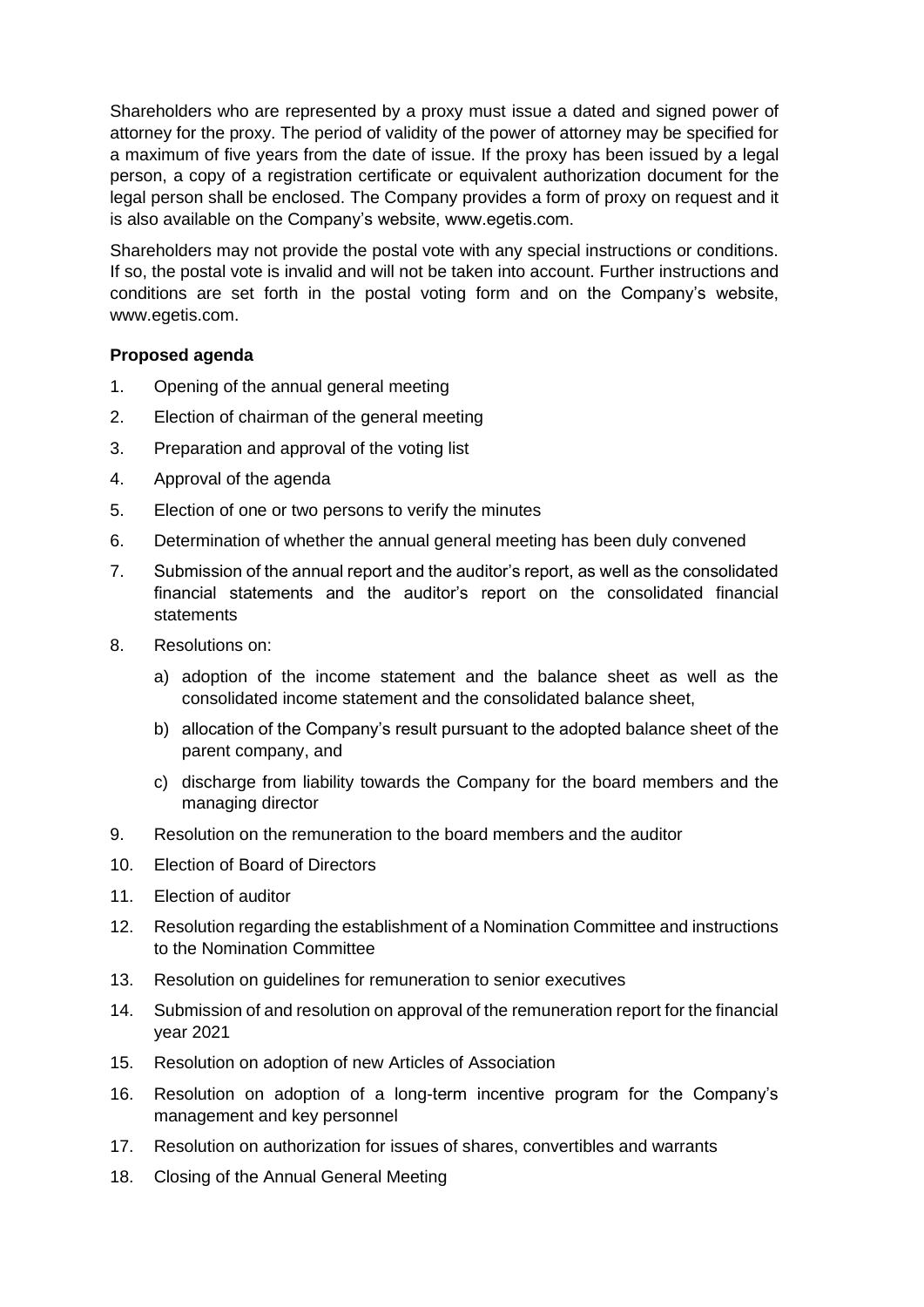# **Main proposals to resolutions**

# *Item [2](#page-1-0) – Election of chairman of the general meeting*

The Nomination Committee proposes that attorney-at-law Gunnar Mattsson, or someone else appointed by the Board of Directors in the event Gunnar Mattsson is prevented, is elected as chairman of the general meeting.

# *Item [3](#page-1-1) – Preparation and approval of the voting list*

Since shareholders exercise their right to vote through postal voting, it will not be possible to obtain the general meeting's approval of the voting list. Therefore, the Board of Directors proposes that the voting list is prepared and approved by the chairman of the general meeting.

# *Item [5](#page-1-2) – Election of one or two persons to verify the minutes*

The Board of Directors proposes that Håkan Åström, or someone else appointed by the Board of Directors in the event Håkan Åström is prevented, is proposed to verify the minutes. The person verifying the minutes shall, in addition to approving the minutes, check the voting list and that the results of received votes are correctly reflected in the minutes.

# *Item [8](#page-1-3)[b\)](#page-1-4) – Resolution on allocation of the Company's result pursuant to the adopted balance sheet of the parent company*

The Board proposes that the profits at the general meeting's disposal be carried forward in its entirety. The Board's proposal entails that no dividend is paid for the financial year 2021.

# *Item [9](#page-1-5) – Resolution on the remuneration to the board members and the auditor*

The Nomination Committee proposes that the Board's remuneration for the time until the next Annual General Meeting shall amount according to the following (brackets indicate the remunerations for the current year):

Chairman of the Board: SEK 600,000 (600,000)

Other Board members not employed by Egetis: SEK 225,000 (165,000)

It is proposed that no remuneration be paid to board members who are employed by Egetis.

Furthermore, it is proposed that the following remuneration be paid for committee work for the period until the next Annual General Meeting:

Chairman of the Audit Committee: SEK 50,000 (SEK 0)

Member of the Audit Committee: SEK 25,000 (SEK 0)

Chairman of the Remuneration Committee: SEK 30,000 (SEK 0)

Member of the Remuneration Committee: SEK 15,000 (SEK 0)

The proposal entails a total remuneration to the Board amounting to SEK 1,620,000 (1,260,000).

The Nomination Committee further proposes that the remuneration to the auditor shall be paid against approved invoice.

*Item [10](#page-1-6) – Election of Board of Directors*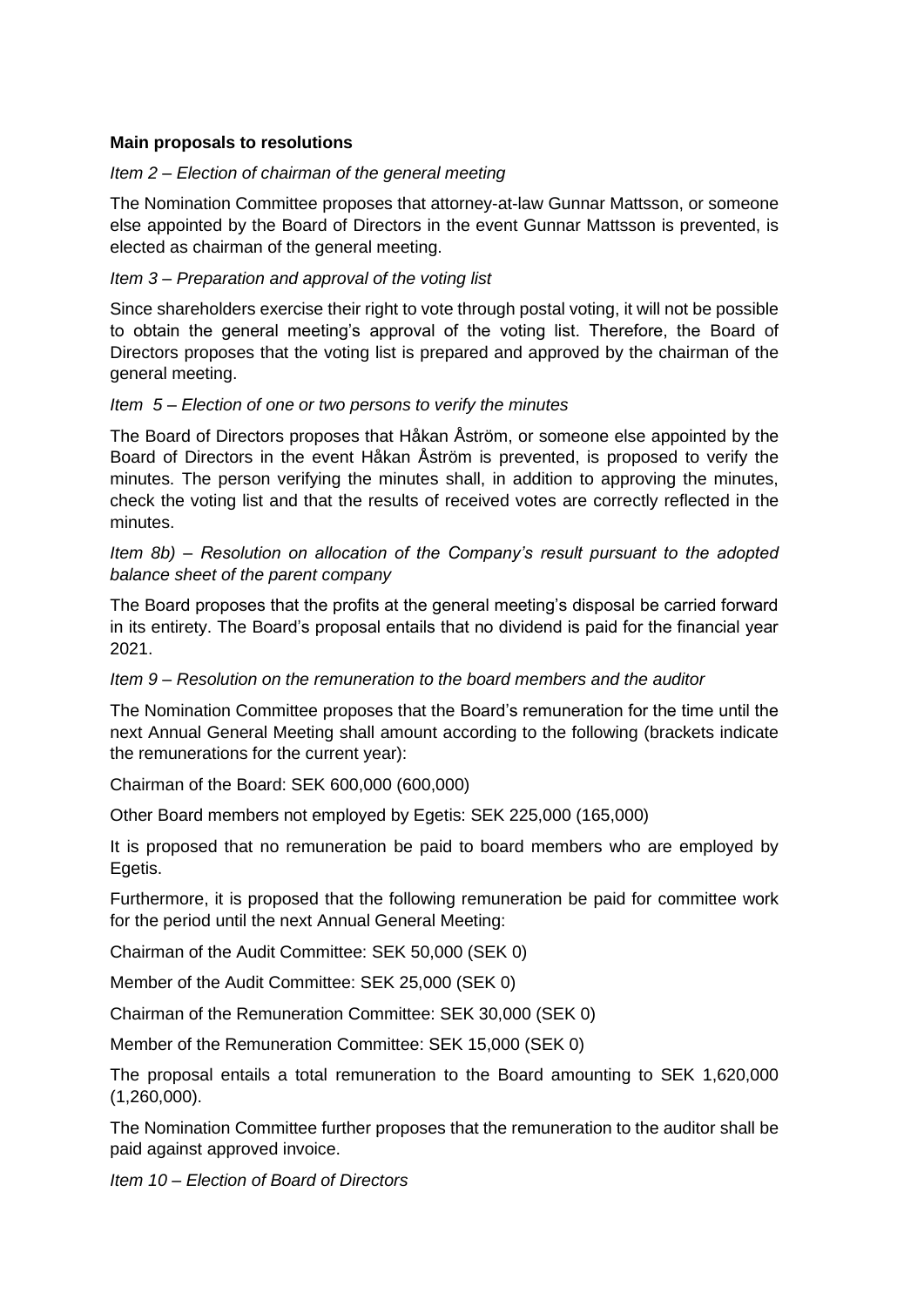The Nomination Committee proposes re-election of the board members Thomas Lönngren (chairman), Mats Blom, Gunilla Osswald, Elisabeth Svanberg and Peder Walberg.

Information about all members proposed to the Company's Board of Directors and the Nomination Committee's reasoned statement regarding the proposal for the Board of Directors is published at the Company's website, www.egetis.com.

### *Item [11](#page-1-7) – Election of auditor*

The Nomination Committee proposes election of the registered auditing firm Öhrlings PricewaterhouseCoopers AB (PwC) to be the Company's auditor for a term of office extending until the end of the next Annual General Meeting. PwC has informed that it, in such case, intends to appoint the authorized public accountant Leonard Daun as the auditor in charge.

### *Item [12](#page-1-8) – Resolution regarding the establishment of a Nomination Committee and instructions to the Nomination Committee*

The Nomination Committee proposes that the Annual General Meeting resolves to establish a Nomination Committee for the Annual General Meeting 2023, which is to be appointed according to the following principles, and that the Annual General Meeting resolves to adopt the instructions for the work of the Nomination Committee set out below.

### *Principles for appointing the members of the Nomination Committee*

The general meeting authorizes the chair of the Board to contact the three largest shareholders according to Euroclear Sweden AB's transcription of the share register as of September 30, 2022, each of them appointing a member of the Nomination Committee. In addition, the chairman of the Board shall, if desired, be co-opted to the Nomination Committee's meetings.

In the event that any of the three largest shareholders does not wish to appoint a member of the Nomination Committee the fourth largest shareholders should be asked and so forth, until the Nomination Committee consists of three members. However, if several shareholders waive their right to appoint a member to the Nomination Committee, no more than the ten largest shareholders need to be consulted.

The composition of the Nomination Committee shall be announced on the Company's website no later than six months prior to the next Annual General Meeting.

The term of office of the appointed Nomination Committee shall run until a new Nomination Committee has been appointed under a mandate from the next Annual General Meeting.

If a member leaves the Nomination Committee before its work is completed and the Nomination Committee finds that there is a need for replacing this member, the Nomination Committee shall appoint a new member in accordance with the principles described above, but based on Euroclear Sweden AB's transcription of the share register as soon as possible after the member left the Nomination Committee. Any change in the composition of the Nomination Committee shall be announced immediately.

#### *The assignment of the Nomination Committee*

The Nomination Committee shall prepare and present proposals regarding the following items for the Annual General Meeting 2023:

- a) Election of chairman of the meeting,
- b) Resolution on the number of board members,
- c) Resolution on the remuneration to the Board of Directors, divided between the chairman and other members,
- d) Resolution on the remuneration to the auditors,
- e) Election of board members and chairman of the Board,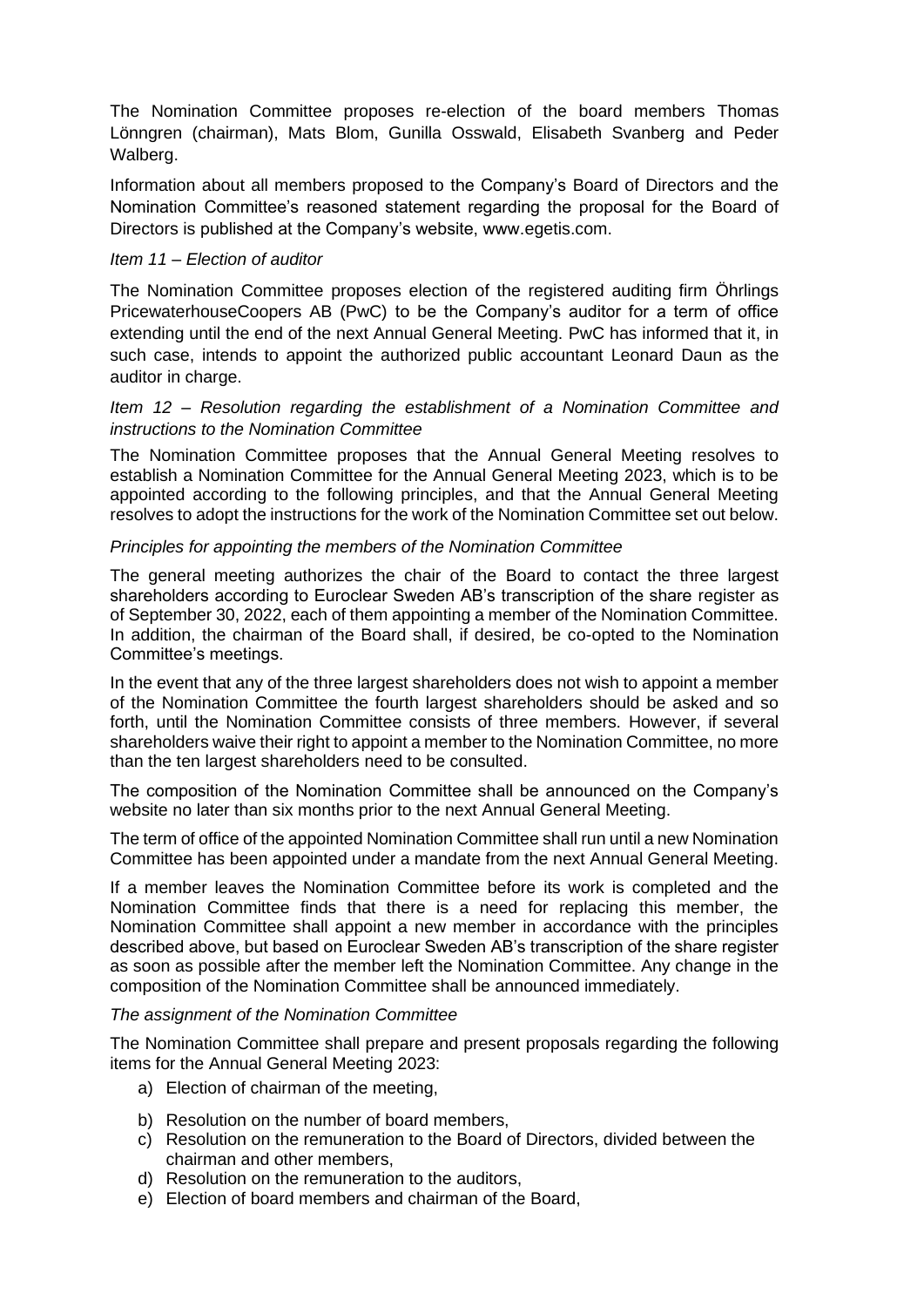- f) Election of auditors, and
- g) Proposal for principles for the composition and instructions regarding work of the Nomination Committee

When preparing the proposal regarding the election of board members and chairman of the Board, the Nomination Committee shall apply section 4.1 of the Swedish Corporate Governance Code (the "Code") as a diversity policy.

The Nomination Committee shall otherwise perform the tasks assigned to the Nomination Committee in accordance with the Code.

#### *The work of the Nomination Committee*

The Nomination Committee appoints the chairman of the committee. The chairman of the Board or another board member shall not be the chairman of the Nomination Committee.

The Nomination Committee shall meet as often as is necessary for the Nomination Committee to fulfil its duties, but at least once per year. Notices convening meetings are issued by the chairman of the Nomination Committee. If a member requests that the Nomination Committee be convened, the request shall be complied with.

The Nomination Committee is quorate if at least two members are present. Resolutions of the Nomination Committee shall be adopted by a simple majority of the members present or, in the event of a tied vote, the chairman shall have the casting vote.

Minutes shall be kept at the Nomination Committee's meetings.

### *Remuneration*

No remuneration shall be paid to the members of the Nomination Committee. However, any necessary and reasonable expenses incurred in connection with the Nomination Committee's work shall be borne by the Company.

#### *Item [13](#page-1-9) – Resolution on guidelines for remuneration to senior executives*

The Board of Directors proposes that the general meeting resolves to adopt guidelines for remuneration to senior executives as set out below.

#### *The scope and applicability of the guidelines*

These guidelines apply to remuneration payable to the managing director and other members of the Company's senior management from time to time. To the extent that a member of the Board, outside the scope of his or her board assignment, carries out work on behalf of the Company, the guidelines shall also apply to any remuneration paid to a board member for such work.

The guidelines apply to remuneration that is agreed, and to amendments that are made to agreed remuneration, after the guidelines have been adopted by the Annual General Meeting 2022. Transfers of securities and the right to acquire securities from the Company in the future is considered to be remuneration.

The guidelines do not apply to remuneration which is decided or approved by the Annual General Meeting, such as share-related incentive programs.

Senior executives that are board members or deputy board members in other group companies shall not be entitled to additional compensation for such assignments.

### *How the guidelines contribute to the Company's business strategy, long-term interests and sustainability*

Egetis' business strategy is conducted in accordance with the overall goal of building an innovative and competitive portfolio of product candidates focused on projects in late clinical development phase for commercialization in the field of orphan drugs for the treatment of serious and rare diseases with significant medical needs.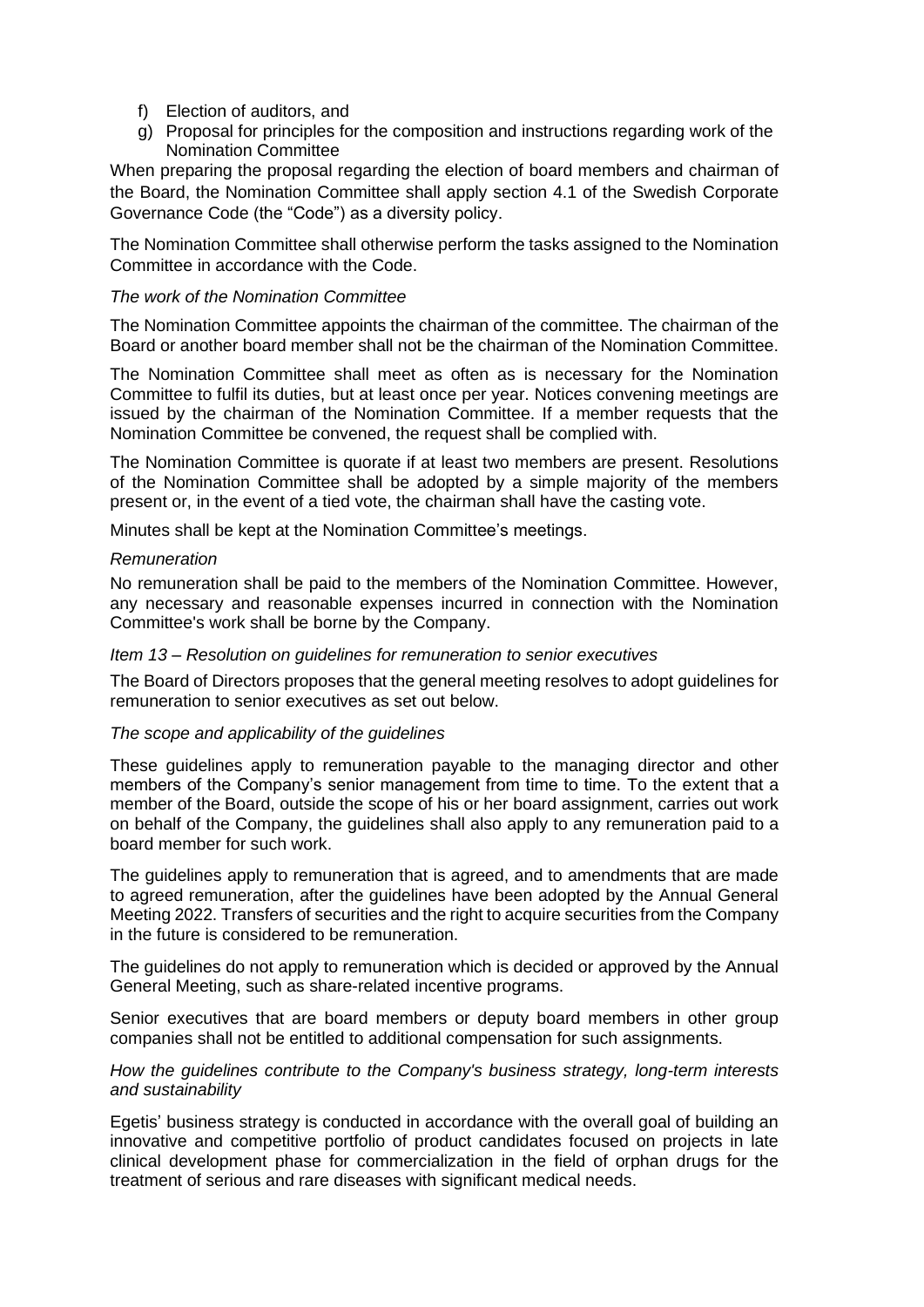The successful implementation of the Company's business and sustainability strategy and the safeguarding of the Company's long-term interests is dependent on that the Company being able to recruit and retain a management with high qualifications and the capacity to achieve set goals. These guidelines contribute to the Company's business strategy, longterm interests and sustainability by giving the Company the opportunity to offer senior executives a competitive remuneration.

### *Types of remuneration*

The Company's remuneration system shall be competitive and in accordance with market practice. The remuneration may consist of fixed salary, variable cash remuneration, pension benefits and other benefits.

*Fixed salary* shall be determined individually for each senior executive and be based on the executive's position, responsibility, skills, experience and performance. The senior executive may be offered the opportunity to change salaries between fixed salary and pension respectively other benefits, provided that it is cost-neutral for the Company.

*Variable remuneration* shall be linked to the outcome of the Company's goals and strategies and shall be based on predetermined and measurable criteria designed to promote long-term value creation. The share of the variable compensation in relation to the total compensation may vary depending on the executive's position. However, variable remuneration should not exceed an amount corresponding to 50 percent of the executive's annual fixed salary. The variable remuneration may qualify for pension benefits. The Board shall have the possibility to request, in accordance with law or agreement, with the limitations set out therein, that variable remuneration that has been paid on incorrect grounds be repaid to the Company.

*Pension benefits* shall be paid to a defined contribution scheme (premium based), unless the executive is covered by a defined benefit scheme in accordance with mandatory collective bargaining agreements. Pension benefits shall not exceed 40 percent of the executive's annual fixed salary.

*Other benefits* may consist of car benefits, corporate health benefits, life and health insurance and other similar benefits. These benefits shall be of limited value in relation to the total remuneration and may correspond to a maximum of 10 percent of the executive's annual fixed salary.

*Consultancy fees* shall be on market terms. To the extent that consulting services are performed by a board member of the Company, the board member concerned is not entitled to participate in the Board's (or, where applicable, the Remuneration Committee's) preparation of issues concerning remuneration for the consulting services in question.

In addition to and regardless of these guidelines, the Annual General Meeting may decide on share-based incentive schemes and similar remunerations.

#### *Criteria for payment of variable remuneration*

The criteria for variable remuneration shall be determined annually by the Board in order to ensure that the criteria are in line with Egetis' current business strategy and financial targets. The criteria can be individual or collective, financial or non-financial and shall be designed in such a way that they promote the Company's business strategy, sustainability strategy and long-term interests. For example, the criteria may be linked to the Company achieving certain goals within the framework of its clinical studies, the Company initiating or completing a certain step or achieving a certain research result within its pharmaceutical development, the Company initiating a research collaboration with a particular partner or the Company entering into a certain agreement. The criteria may also be linked to the employee, for example a requirement that the employee has been employed by the Company for a certain minimum period of time.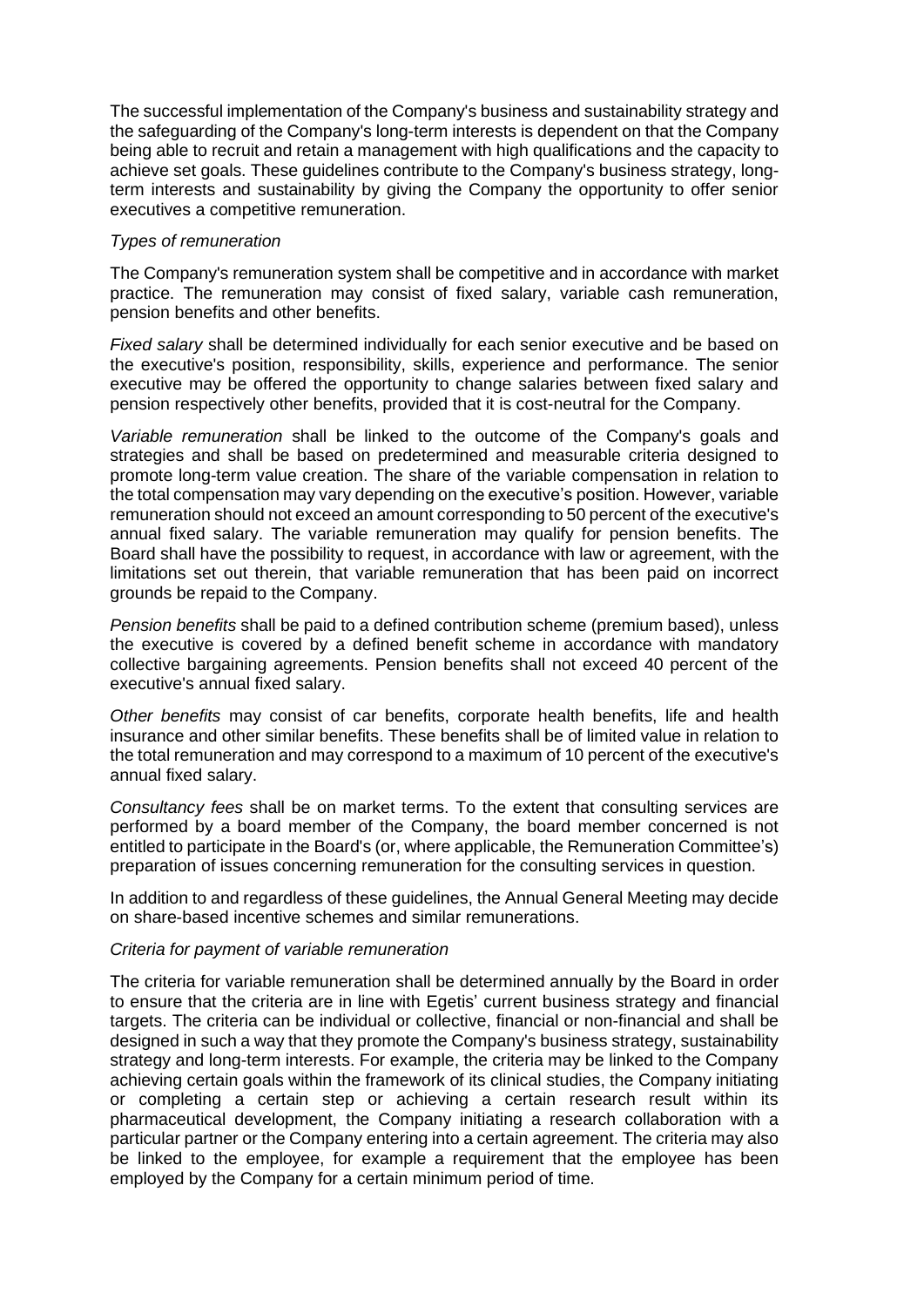The fulfillment of the criteria shall be assessed based on a measurement period which shall be at least one year. The assessment of the extent to which the criteria have been met shall be made at the end of the measurement period. The assessment of whether financial criteria have been met shall be based on the latest financial information published by the Company. The Board decides on the payment of any variable remuneration, after preparation in the Remuneration Committee.

### *Salary and terms of employment for employees*

In order to assess the reasonableness of the guidelines, the Board has taken into account the salary and terms of employment for the Company's employees when preparing the proposal for these guidelines. In doing so, the Board has taken into account information regarding the employees' total remuneration, what forms the remuneration consists of and the increase and growth rate of the remuneration over time

### *Termination and severance pay*

The notice period for the CEO shall not exceed twelve months, if the employment is terminated by the Company, and shall not exceed six months, if the employment is terminated by the CEO.

For senior executives other than the CEO, the notice period shall be at least three months and a maximum of twelve months, if the employment is terminated by the Company, and be at least three months and a maximum of six months, if the employment is terminated by the employee, unless otherwise applies in accordance with applicable law.

Severance pay may be paid to senior executives if the employment is terminated by the Company. Fixed salary during the notice period and severance pay shall, in total, not exceed an amount corresponding to the fixed salary during a two-year period.

Compensation may be paid for non-compete undertakings. Such compensation shall compensate for any loss of income and shall only be paid to the extent that the former senior executive has no right to severance pay. The remuneration may amount to a maximum of 60 percent of the senior executive's fixed salary at the time of termination, unless otherwise follows from mandatory collective agreement provisions. Such compensation may be paid during the period in which the compete undertaking is valid, which may not exceed twelve months after the termination of employment, with the possibility of settlement against other income from employment or pursuant to a consulting agreement.

#### *Decision-making process for establishing, reviewing and implementing the guidelines*

The Board may, from time to time, decide to establish a remuneration committee with the main task of preparing the Board's decisions regarding renumeration principles, renumeration and other terms of employment for the Company management, monitoring and evaluating ongoing and under the year completed programs for variable remuneration to the senior management, and monitoring and evaluating the application of the guidelines for remuneration to the senior management which is to be decided by the general meeting, and renumeration structures and levels in the Company. If a remuneration committee has not been established, the Board shall fulfill these tasks.

The Board shall prepare proposals for new guidelines in the event of a need for significant changes to the guidelines, however, at least every fourth year. The Board shall submit the proposal for resolution to the Annual General Meeting. The guidelines shall be in force until new guidelines are adopted by the Annual General Meeting.

In order to avoid conflicts of interest, senior management shall not attend the Board's processing of and resolutions regarding remuneration-related matters in so far as they are affected by such matters.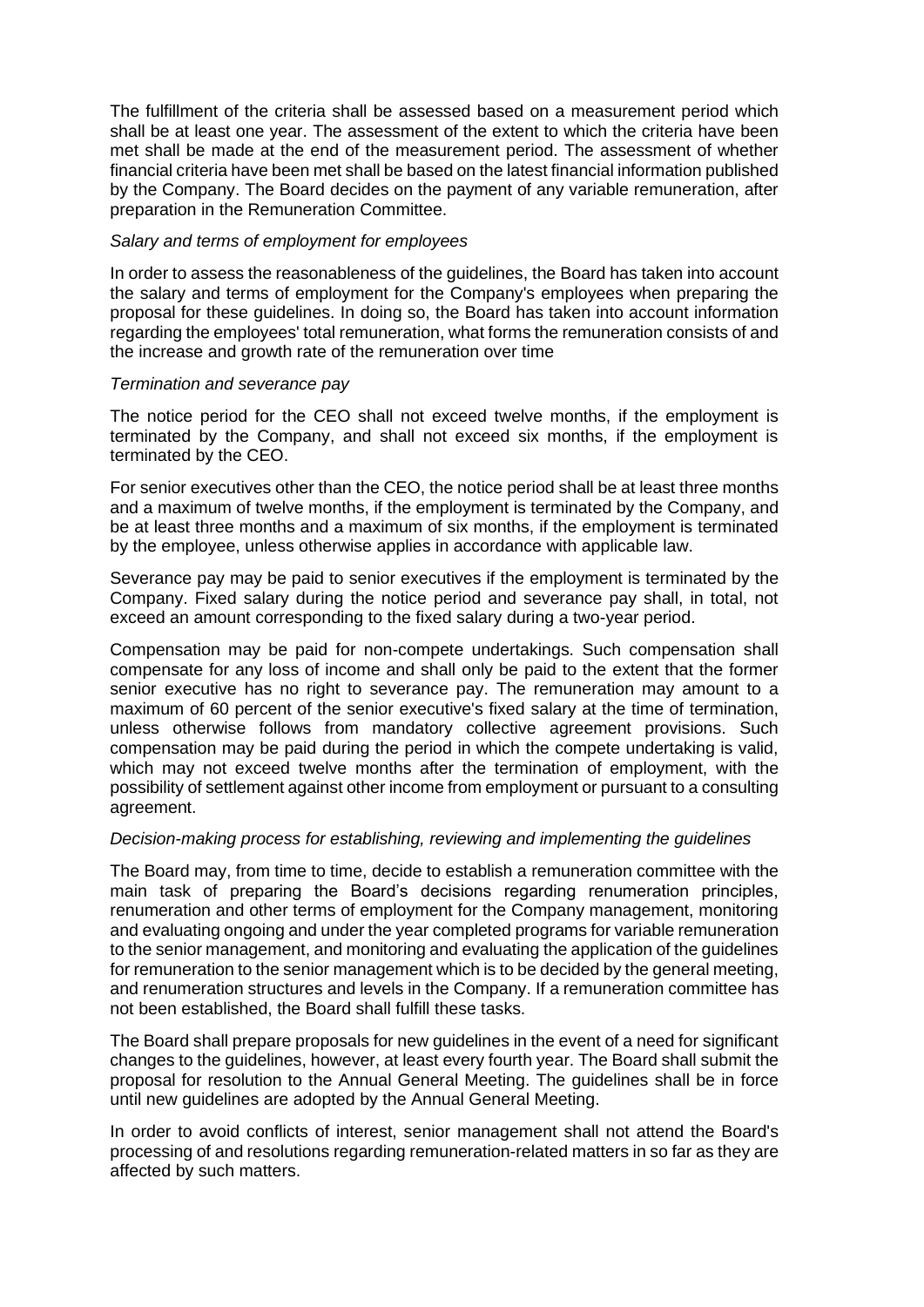# *Deviations from the guidelines*

The Board may decide to temporarily deviate from the guidelines if there are special and considerable reasons for doing so and the deviation is necessary to meet Egetis' longterm interests and sustainability or to ensure the Company's financial viability.

Considerable reasons may, for example, be that a deviation is deemed necessary to recruit or retain key personnel or in exceptional circumstances such as the Company achieving a certain desired result in a shorter time than planned, that the Company succeeds in concluding a certain agreement in a shorter time and better conditions than expected or that the Company increases in value or increases its turnover or profits to a greater extent than projected.

# *Item [15](#page-1-10) – Resolution on adoption of new Articles of Association*

The Board of Directors proposes that the general meeting resolves to adopt new Articles of Association as follows.

| Current wording                             | Proposed wording                                                                                                                                                                          |
|---------------------------------------------|-------------------------------------------------------------------------------------------------------------------------------------------------------------------------------------------|
| § 1 Company name [Sw. firma]                | § 1 Company name [Sw. företagsnamn]                                                                                                                                                       |
| The company name [Sw. firma] is Egetis      | The company name [Sw. företagsnamn] is                                                                                                                                                    |
| Therapeutics AB (publ).                     | Egetis Therapeutics AB (publ).                                                                                                                                                            |
|                                             |                                                                                                                                                                                           |
| New section                                 | § 10 Proxies and postal voting                                                                                                                                                            |
|                                             | The board of directors may collect proxies<br>accordance with the procedure<br>in.<br>specified in Chapter 7, Section 4, second<br>paragraph, of the Swedish Companies Act<br>(2005:551). |
|                                             | The board of directors may before a<br>general meeting resolve<br>that<br>the<br>shareholders shall be entitled to exercise<br>their voting rights by post before the<br>general meeting. |
|                                             |                                                                                                                                                                                           |
| § 10 CSD Clause                             | § 11 CSD Clause                                                                                                                                                                           |
| The company's shares shall be registered    | The company's shares shall be registered                                                                                                                                                  |
| in a central securities depository register | in a central securities depository register                                                                                                                                               |
| according to the Swedish Financial          | according to the Swedish Securities                                                                                                                                                       |
| Instruments Accounts Act (1998:1479)        | Depositories and Financial Instruments<br>Accounts Act (1998:1479)                                                                                                                        |

The introduction of a new section,  $\S$  10, also means that  $\S$  11 is renumbered to  $\S$  12.

A resolution in accordance with the proposal above requires that it is supported by shareholders representing at least two-thirds of both votes cast and the shares represented at the meeting.

*Item [16](#page-1-11) – Resolution on adoption of a long-term incentive program for the Company's management and key personnel*

The Board of Directors of Egetis proposes the introduction of a long-term incentive program for the Company's management and key personnel (including employees and consultants) in accordance with the following.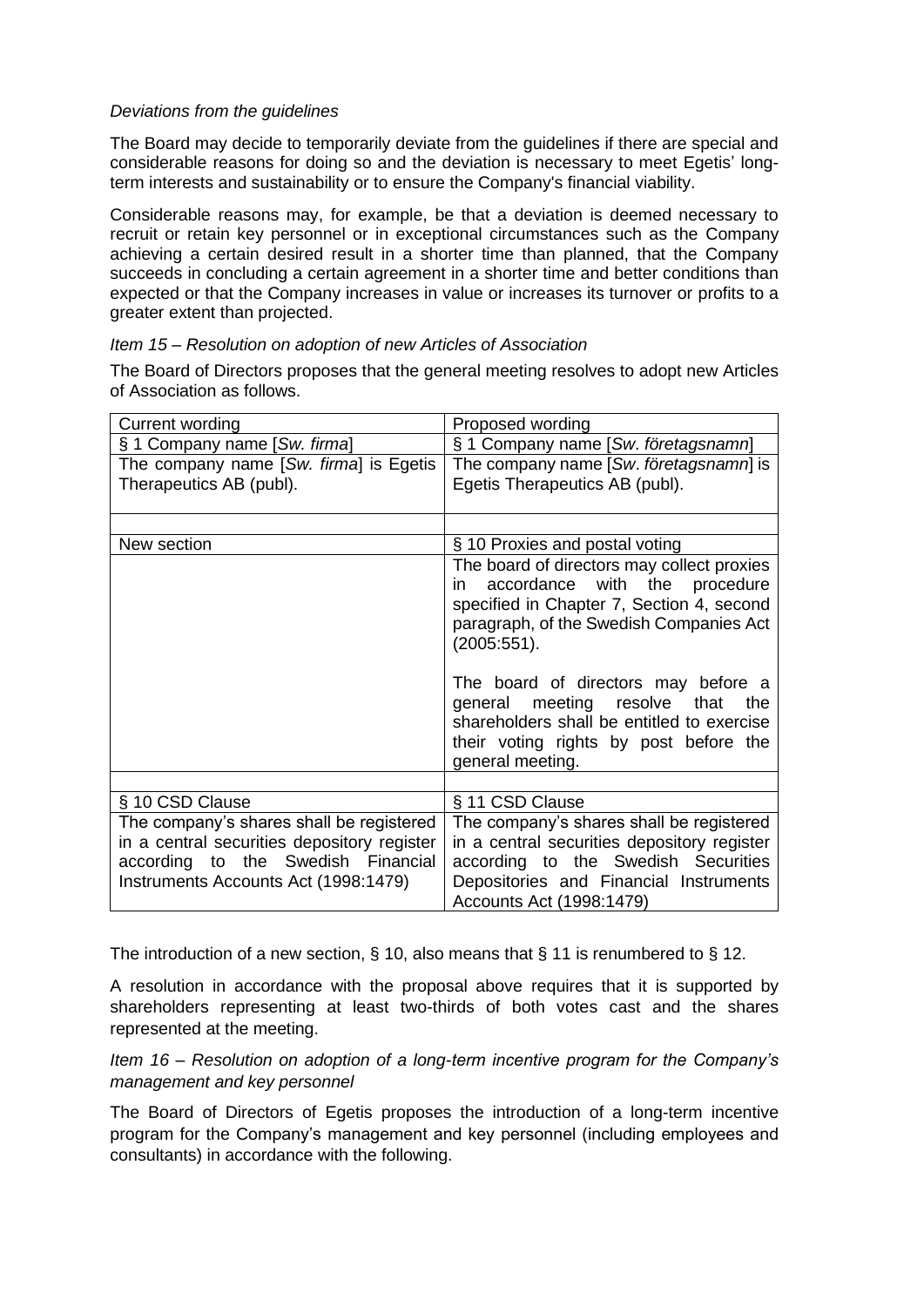The Board of Directors proposes that the Annual General Meeting resolves to implement a long-term incentive program for management and key personnel (including employees and consultants) in Egetis ("ESOP 2022") in accordance with items [16a](#page-1-11) – [16b](#page-1-11) below.

The resolutions under items 16a –16b below are proposed to be conditional upon each other. Should the majority requirement for item 16b below not be met, the Board of Directors proposes that Egetis shall be able to enter into an equity swap agreement with a third party in accordance with item 16c below and resolutions under items 16a and 16c shall then be conditional upon each other.

ESOP 2022 is a program under which the participants will be granted, free of charge, stock options to acquire shares in Egetis ("Options"), subject to vesting over a three-year period in accordance with the below. The Board of Directors proposes that a maximum of 7,300,000 Options may be allocated to the participants.

# *16a – Adoption of a long-term incentive program for the company's management and key personnel*

# *The rationale for the proposal*

ESOP 2022 is intended for members of management and key personnel (including employees and consultants) in Egetis. The Board of Directors of Egetis believes that an equity-based incentive program in the form of stock options is a central part of an attractive and competitive remuneration package in order to attract, retain and motivate competent members of management and key personnel (including employees and consultants) in Egetis, and to focus the participants on delivering exceptional performance which contributes to value creation for all shareholders.

The proposed program is key for the Company's ability to attract, retain and motivate competent key persons and top talents in relevant foreign jurisdictions such as the United States as well as in Europe in the Company's operations and commercial functions. Egetis faces preparations for the market approval application process of Emcitate and to initiate the establishment of a commercial infrastructure. When recruiting experienced commercial personnel in the United States and other key employees in the United States and Europe it will be important for Egetis to be able to offer attractive compensation terms. A competitive equity-based incentive program will be a key component in order to be able to attract and retain highly skilled and experienced individuals.

The Board of Directors of Egetis believes that ESOP 2022 will fortify the alignment of the interests of the participants and the interests of the shareholders. ESOP 2022 is adapted to the current position and needs of Egetis. The Board of Directors is of the opinion that ESOP 2022 will increase and strengthen the participants' dedication to Egetis' operations, improve company loyalty and that ESOP 2022 will be beneficial to both the shareholders and Egetis.

# *Conditions for Options*

The following conditions shall apply for the Options.

- The Options shall be granted free of charge to the participants.
- The Board of Directors shall resolve upon the allocation of Options between the date of the annual general meeting 2022 and the date of the annual general meeting 2023 (with each respective granting falling on a "Grant Date").
- Each Option entitles the holder to acquire one share in Egetis for a pre-determined exercise price. The exercise price will correspond to 120 percent of the volume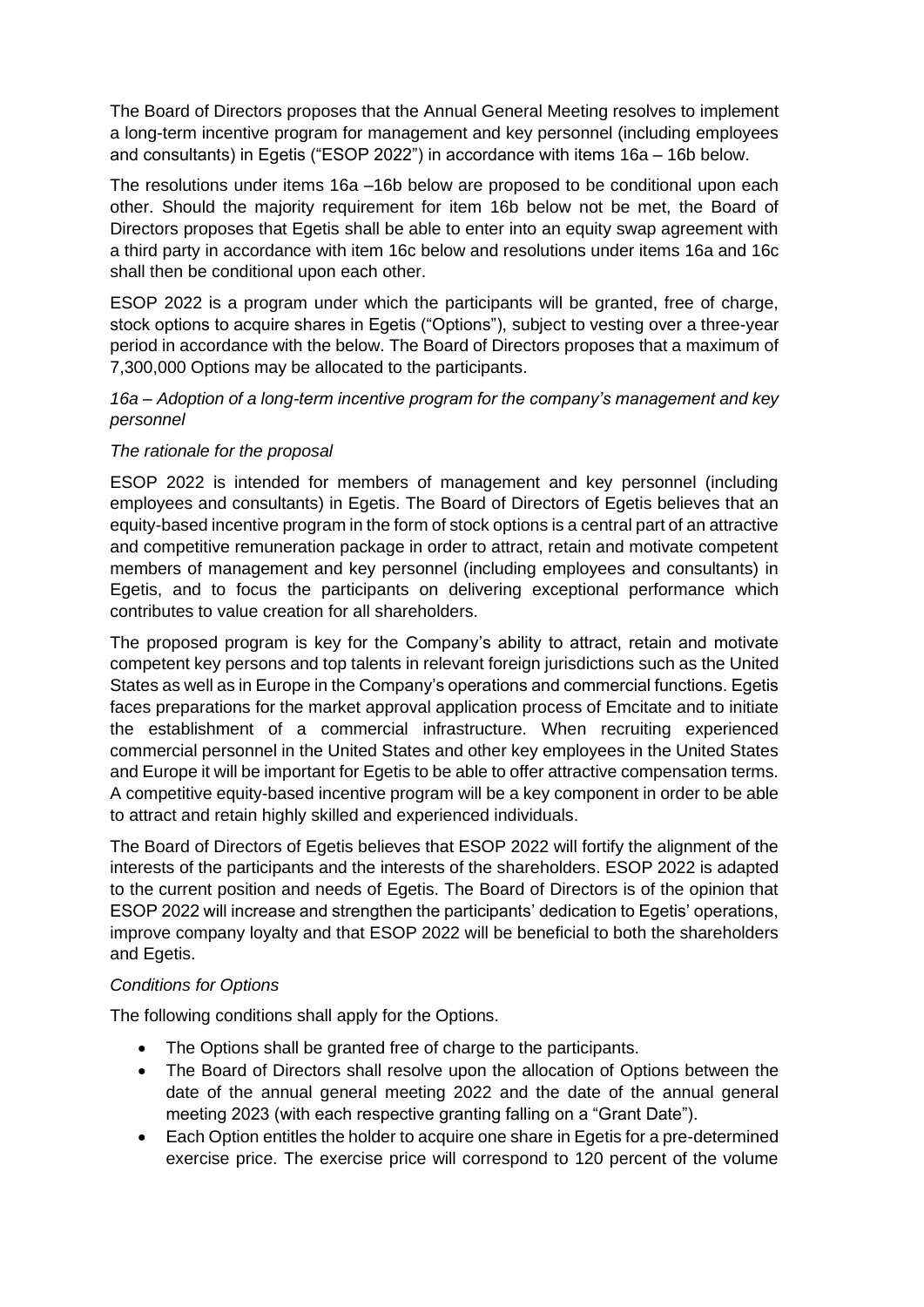weighted average price of the Egetis share on Nasdaq Stockholm during the ten trading days preceding the Grant Date.

- The Options shall vest over a three-year period, with 0 percent on the first anniversary of the Grant Date, with an annual vesting of 40 percent following the second year after the Grant Date, and with an annual vesting of 60 percent following the third year after the Grant Date, and thereafter be exercisable, provided that the holder, with certain exceptions, still is employed by Egetis (or, in the case of consultants, still provides services to Egetis). In the event that the holder terminates the employment before the Options can be exercised, no Options may be vested.
- Following the expiry of the vesting period, the Options may be exercised during a one-year period.
- The number of Options shall be subject to customary re-calculation, for example in the event that changes occur in Egetis' equity capital structure, such as a bonus issue, merger, rights issue, share split or reverse share split, reduction of the share capital or similar measures. Re-calculation shall not be made for the rights issue approved by the extraordinary general meeting on 13 April 2022.
- The Options are non-transferable and may not be pledged.
- The Options may be granted by the parent company as well as any other company within the Egetis group.
- In the event of a public take-over offer, significant asset sale, liquidation, merger or any other such transaction affecting Egetis, the Options will vest in their entirety following the completion of a change of control.

# *Allocation*

The right to receive Options shall accrue to up to 30 employees or consultants of the Company. The Board of Directors may grant Options, on one or several occasions, between the date of the annual general meeting 2022 and the date of the annual general meeting 2023. The maximum number of Options that may be allocated to the participants under ESOP 2022 is 7,300,000.

The maximum allocation per individual in each category shall be 1,500,000 Options for Category 1 (CEO), 750,000 Options for Category 2 (Executive management), 250,000 Options for Category 3 (Global/functional Head) and 75,000 Options for Category 4 (Functional expert/employee).

# *Preparation, administration and the right to amend the terms of the Options*

The Board of Directors is responsible for preparing the detailed terms and conditions of ESOP 2022, in accordance with the above-mentioned terms and guidelines. To this end, the Board of Directors shall be entitled to make adjustments to meet foreign regulations or market conditions, including resolving on cash or other settlement if deemed favorable for Egetis based on foreign tax regulations. The Board of Directors may also make other adjustments if significant changes in Egetis or its environment would result in a situation where the adopted terms and conditions of ESOP 2022 no longer serve their purpose.

# *Preparation of the proposal*

ESOP 2022 has been initiated by the Board of Directors of Egetis and has been structured based on an evaluation of prior incentive programs and market practice for comparable companies. ESOP 2022 has been prepared by the Remuneration Committee and reviewed by the Board of Directors.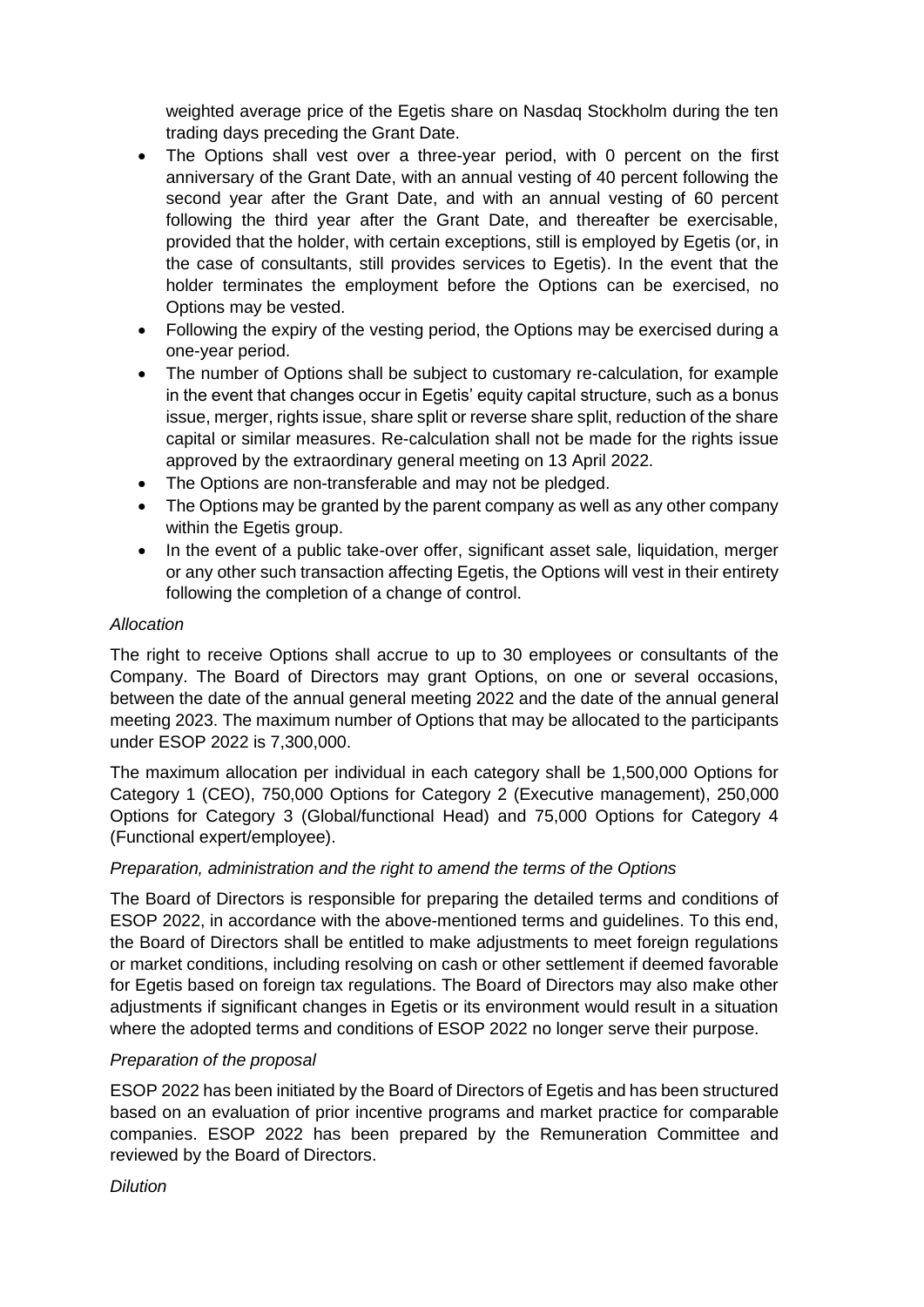Subject to certain recalculation conditions, the maximum number of shares that may be issued to participants under ESOP 2022 is 7,300,000 shares and, in addition, a maximum of 2,292,200 shares may be issued in order to cover any social security costs due to ESOP 2022, i.e. a maximum of 9,592,200 shares, which corresponds to a dilution of approximately 5.8 percent on a fully diluted basis, calculated based on the number of outstanding shares as of the date of this proposal. Taking into account also the shares which may be issued pursuant to warrants under the company's outstanding incentive programs, the maximum dilution amounts to approximately 10.8 percent on a fully diluted basis. Taking into account also the maximum number of shares that may be issued due to the rights issue approved by the extraordinary general meeting on 13 April 2022, the corresponding dilution amounts to 4.1 and 8.5 percent, respectively (on a fully diluted basis).

The dilution is expected to have a marginal effect on the Company's key performance indicator "Earnings (loss) per share".

Information about Egetis' existing incentive programs can be found in the Company's annual report 2021 on pages 79–80.

### *Scope and costs of the program*

ESOP 2022 will be accounted for in accordance with "IFRS 2 – Share‐based payments". IFRS 2 stipulates that the Options shall be expensed as personnel costs over the vesting period. Personnel costs in accordance with IFRS 2 do not affect the Company's cash flow. Social security costs will be expensed in the income statement according to UFR 7 during the vesting period.

Assuming a share price at the time of allocation of Options of SEK 6.00, an annual increase in the share price of 15 percent and that all Options are allocated up-front under the assumptions set out under "Dilution" above, the average annual cost for Egetis according to IFRS 2 is estimated to approximately SEK 1.1 million per year before tax. The average annual social security costs over the vesting period are estimated to approximately a total of SEK 0.9 million, based on the above assumptions, that all Options are fully vested, a vesting period for all Options of three years and social security costs of 31.42 percent. It is envisaged that the social security costs associated with ESOP 2022 will be covered by the cash received from the participants at exercise of Options. If necessary, social security costs will be covered by hedging measures through the issue of warrants (see item 16b below) which would be exercised by a financial intermediary in connection with the exercise of the Options. In either case, the social security costs associated with ESOP 2022 will be fully covered and will hence not affect the Company's cash flow.

The total cost of ESOP 2022, including all social security costs, is estimated to amount to approximately SEK 14.4 million under the above assumptions.

The costs associated with ESOP 2022 are expected to have a marginal effect on the Company's key performance indicator "Expenses relating to R&D/operating expenses".

#### *Delivery of shares under ESOP 2022*

In order to ensure the delivery of shares under ESOP 2022 and if necessary for hedging of social security costs, the Board of Directors proposes that the Annual General Meeting resolves to issue and use warrants in accordance with item 16b below.

16b –Issue of warrants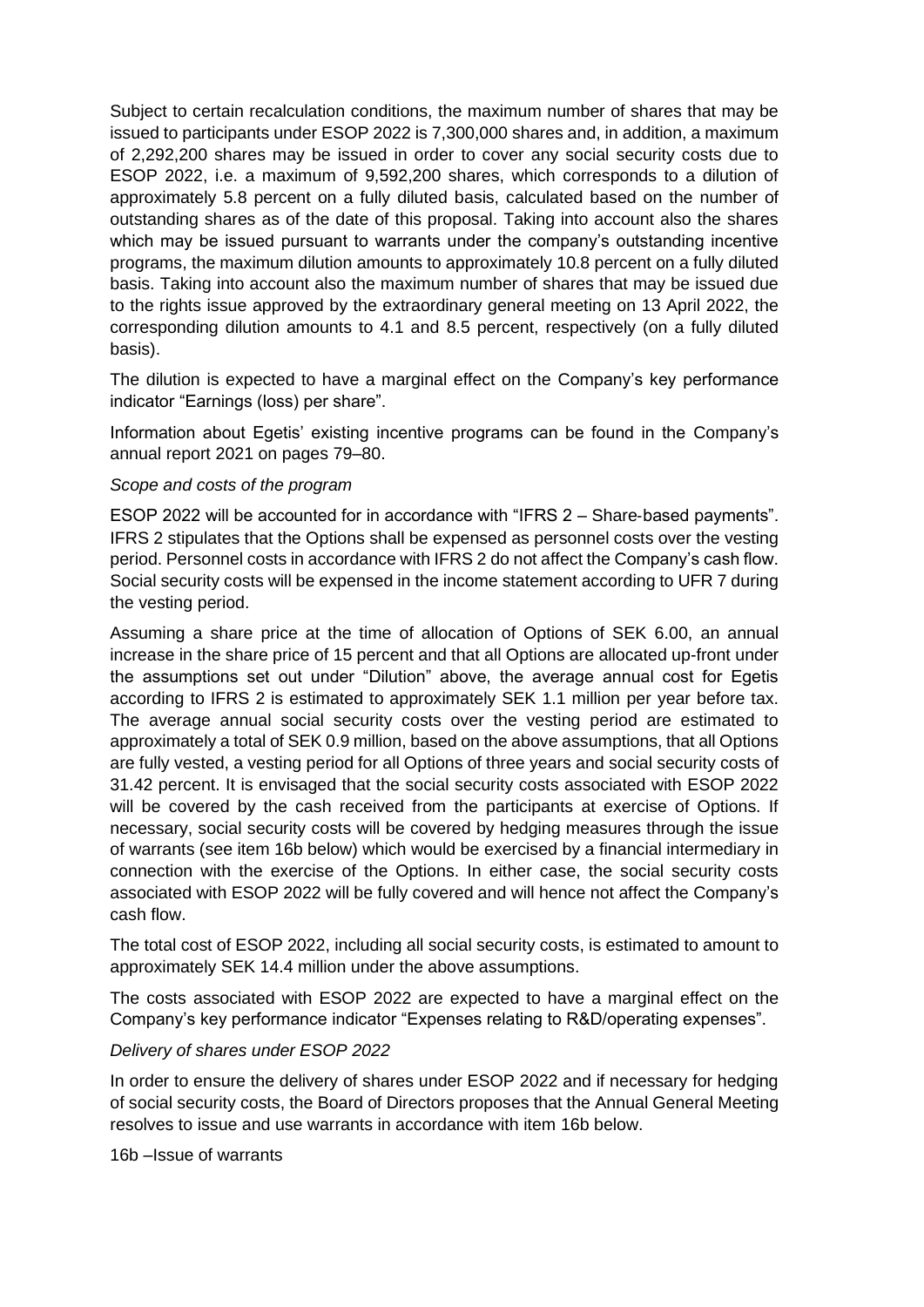In order to ensure the delivery of shares under ESOP 2022, and for hedging of social security costs, the Board of Directors proposes that the Annual General Meeting resolves to issue not more than 9,592,200 warrants, whereby the Company's share capital could be increased by not more than SEK 504,852.819713.

The right to subscribe for the warrants shall, with deviation from the shareholders' preemptive rights, only be granted the wholly owned subsidiary Egetis Therapeutics Incentive AB (the "Subsidiary"). The reason for the deviation from the shareholders' pre-emptive rights is the implementation of ESOP 2022. The Subsidiary shall be entitled to transfer the warrants to participants or a financial intermediary in connection with exercise.

The warrants shall be issued free of charge. The exercise price for subscription for shares based on the warrants shall correspond to the share's quota value.

The full terms and conditions for the warrants are presented in the complete proposal which is kept available to the shareholders in accordance with the below.

### *16c – Equity swap agreement with a third party*

Should the majority requirement for item 16b above not be met, the Board of Directors proposes that the Annual General Meeting resolves that ESOP 2022 instead shall be hedged through an equity swap agreement with a third party on terms in accordance with market practice, whereby the third party in its own name shall be entitled to acquire and transfer shares of Egetis to the participants.

### *Majority rules*

The implementation of the Board of Directors' proposals under item 16b above requires approval of at least nine tenths (9/10) of the shares represented and votes cast at the Annual General Meeting.

# *Item [17](#page-1-12) – Resolution on authorization for issues of shares, convertibles and warrants*

The Board of Directors proposes that the general meeting authorizes the Board of Directors to, on one or several occasions during the period up to the next annual general meeting, increase the Company's share capital through issues of new shares, convertibles and/or warrants, with or without deviating from the shareholder's preferential rights, and with or without provisions on payment by non-cash consideration and/or by way of set-off or other provisions. However, in the event of deviation from the shareholder's preferential rights, the Board of Directors shall not be authorized to resolve on issues which increase the share capital by more than twenty (20) per cent in relation to the existing share capital when the authorization was first used.

The purpose of the authorization and the reason to propose that the Board of Directors shall be authorized to resolve on issues with deviation from the shareholders' preferential rights is to give the Board of Directors flexibility in the work of ensuring that the Company shall be able to raise capital to finance the operations and to enable continued expansion both organically and through acquisitions of companies and businesses, alternatively to enable a broadening of the ownership of the Company with one or several owners of strategic importance to the Company. An issue in accordance with this authorization shall be on market terms.

A resolution in accordance with the proposal above requires that it is supported by shareholders representing at least two-thirds of both vote cast and the shares represented at the meeting.